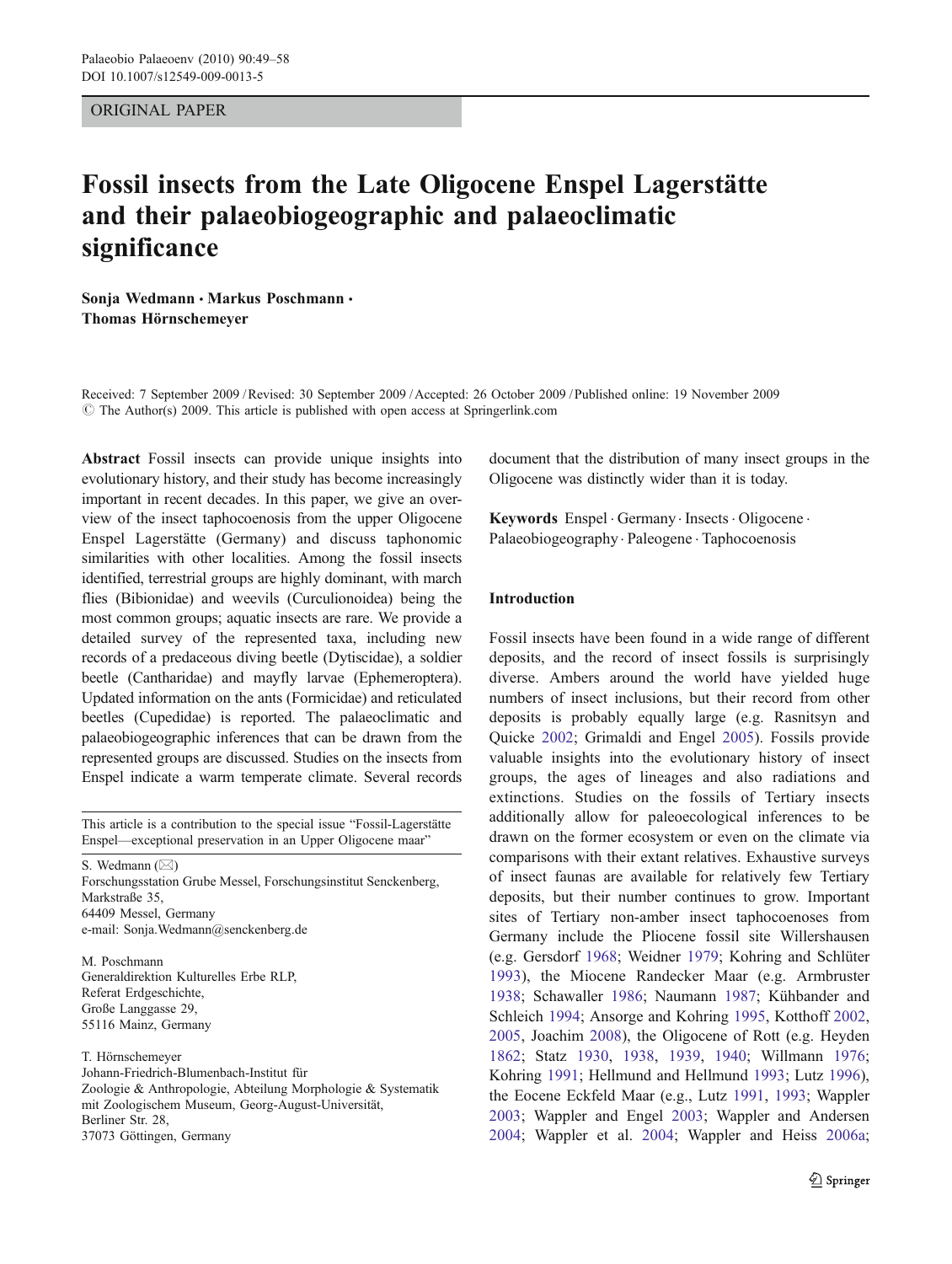Wappler and Ben-Dov [2008;](#page-9-0) Dlussky et al. [2008](#page-8-0), [2009](#page-8-0); Wedmann et al. [2009\)](#page-9-0) and the Eocene Grube Messel (e.g., Meunier [1921;](#page-8-0) Lutz [1990](#page-8-0), Wedmann [2005](#page-9-0), Wappler [2006](#page-9-0); Wappler and Heiss [2006b;](#page-9-0) Wedmann et al. [2007;](#page-9-0) Wedmann and Makarkin [2007;](#page-9-0) Wedmann and Yeates [2008](#page-9-0); Dlussky et al. [2008,](#page-8-0) [2009](#page-8-0); Wedmann et al. [2009;](#page-9-0) Schmied [2009](#page-9-0)), among others.

Insects are among the most commonly found fossils in the upper Oligocene deposits of Enspel. A comprehensive survey of the fossil insects recorded and described from Enspel is given in the following sections. Enspel complements the record of the insect taphocoenoses mentioned above by providing a particularly interesting opportunity to compare its fauna with the insect fauna from Rott. The age of both Rott and Enspel is upper Oligocene, about 24 and 25 mya, respectively (Mörs [1995;](#page-8-0) Storch et al. [1996](#page-9-0); Mertz et al. [2007](#page-8-0)), and the fossil sites are geographically located only about 50 km apart. Furthermore, Enspel represents another locality with a volcanic origin, where the deposition of the fossiliferous sediments took place in a deep, meromictic lake.

As in many former lakes of volcanic origin, the composition of the preserved insect fauna of Enspel is taphonomically biased towards a dominance of beetles (Coleoptera) (Fig. 1). Among the fossil insects from Enspel that could be determined to ordinal level (Wedmann [2000](#page-9-0)), beetles comprise 52.4%, flies and midges (Diptera) 23.9%, ants, bees and wasps (Hymenoptera) 12.4% and caddisflies (Trichoptera) 6.4%. The latter group is mostly represented by larval cases. Several other insect groups are present only as a few fossils; these make up the remaining 4.9% of the insects identified to date. Several other fossil sites also show a dominance of beetles in their taphocoenoses, such as Orapa (Botswana), Menat (France), Messel and Eckfeld (Piton [1940](#page-9-0); Lutz [1990;](#page-8-0) Rayner [1993](#page-9-0); Wedmann [2000](#page-9-0); Wappler [2003](#page-9-0)). All of these sites are former lakes that came into existence as a result of some kind of volcanic explosion; therefore, these lakes were comparatively deep in relation to their former surface. Insect taphocoenoses from lakes that presumably were not so deep often deviate from this dominance of beetles [e.g. Florissant (Scudder [1890\)](#page-9-0), Rott (Statz [1940](#page-9-0); Lutz [1996](#page-8-0)), Willershausen (Wedmann [2000](#page-9-0))]. Some possible underlying taphonomic reasons for this distribution have been discussed from various viewpoints (e.g. Wilson [1980](#page-9-0); Lutz [1997;](#page-8-0) Lutz and Kaulfuß [2006\)](#page-8-0), but there are still many unresolved questions that await further analysis.

The deep lakes also have other similarities in addition to their taphonomic resemblance, such as the preservation of the original metallic structural colours in some insects. Structural colours are preserved in the fossils at Enspel, Messel (Lutz [1990](#page-8-0); Hörnschemeyer and Wedmann [1994](#page-8-0)), Eckfeld (Lutz [1991](#page-8-0), Wappler [2003\)](#page-9-0) and Menat (Piton



Fig. 1 Composition of the insect taphocoenosis from Enspel, based on the analysis by Wedmann [\(2000](#page-9-0)). All fossils that could not be determined to order level are excluded from this figure. Col Coleoptera, beetles; Hym Hymenoptera, i.e. bees, ants, wasps, etc; Dipt Diptera, midges and flies; Trich Trichoptera, caddisflies; other other insect groups.  $n=4222$ 

[1940](#page-9-0)). When examined with a transmission electron microscope, a multilayer reflector was identified in a fossil from Messel (Parker and McKenzie [2003](#page-9-0)). This kind of colour preservation is not restricted to these sites, but has also been found in the Eocene Geiseltal (Germany). For Enspel, analysis of insect cuticles even yielded the oldest preserved traces of chitin (Stankiewicz et al. [1997\)](#page-9-0). Examination of the molecular preservation of the insect fossils suggests that the aliphatic components of the cuticles are not derived from the host sediment via migration (Gupta et al. [2007\)](#page-8-0).

### Material and methods

All fossils are currently held at the Generaldirektion Kulturelles Erbe RLP, Referat Erdgeschichte, Mainz, Germany. Over the long term, they will be deposited in the Naturhistorisches Museum Mainz/Landessammlung für Naturkunde Rheinland-Pfalz.

#### The fossil insect taphocoenosis from Enspel

The insect taphocoenosis (Fig. 1) comprises mostly terrestrial groups that inhabited the surroundings of the former lake, while aquatic insects that lived at least temporarily in the lake are very rare.

#### Terrestrial insects

Among the terrestrial insects, beetles (Coleoptera) are the most common group, with the majority of beetle fossils being weevils (Curculionoidea) (Fig. [2](#page-2-0)a). The size of the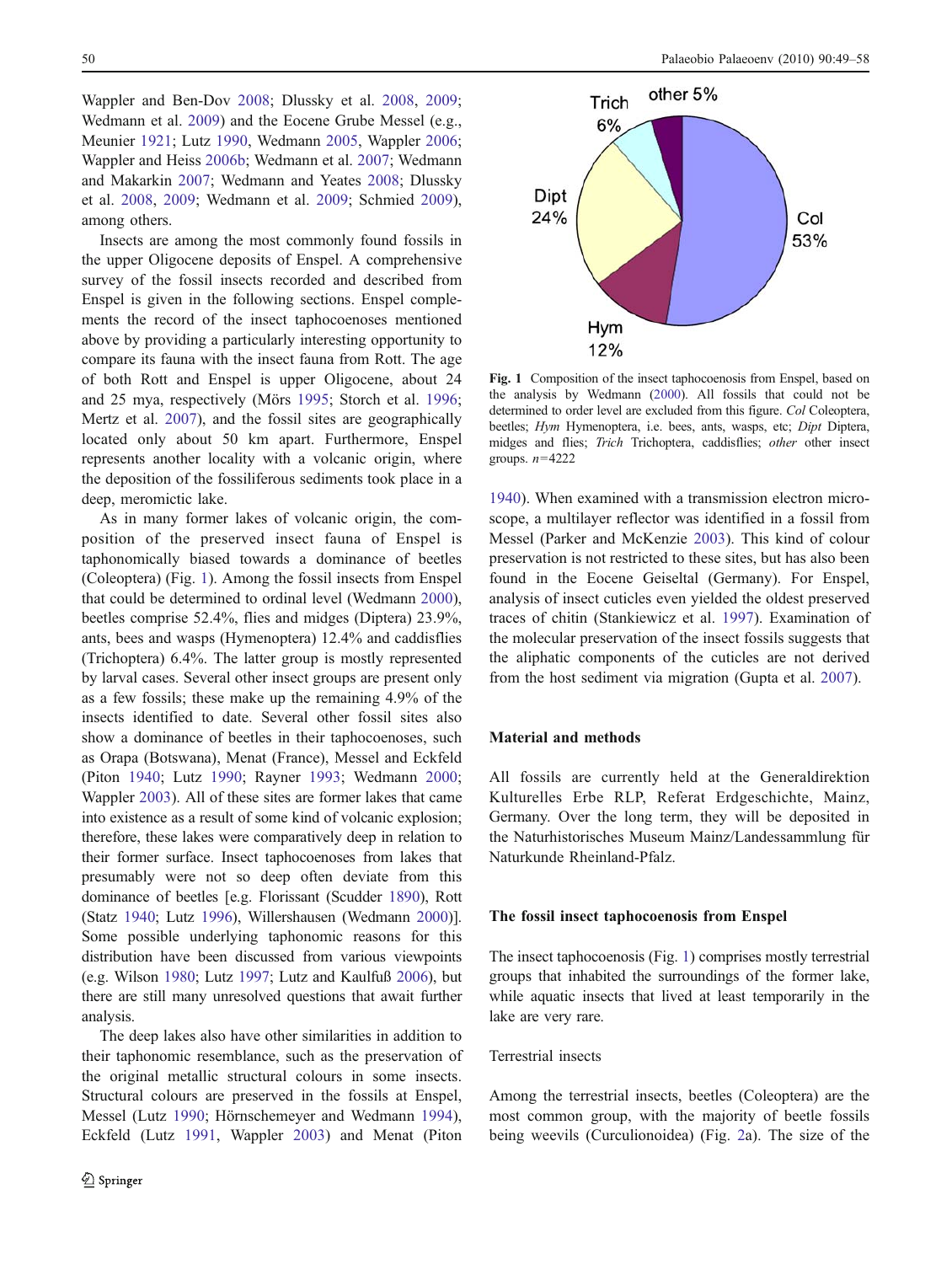<span id="page-2-0"></span>Fig. 2 Beetles (Coleoptera) from Enspel. a Weevil (Curculionoidea), coll. no. PE2005/5033-LS; b archostematan beetle, Cupedidae, possibly Tetraphalerus, coll. no. 6378; c rove beetle (Staphylinidae), coll. no. PE2007/5001-LS; d jewel beetle (Buprestidae), coll. no. PE2003/5002-LS; e soldier beetle (Cantharidae), coll. no. PE2007/5006-LS. Scale bars: 5 mm



weevils ranges mostly from 4 to 10 mm. Their cuticle sometimes has a blue structural colour preservation, but mostly it is simply black. Interestingly, weevils are a part of the diet of the only fish species recorded from Enspel, Palaeorutilus enspelensis (Böhme, 1996). This is documented by one specimen, which has remains of several weevils in its digestive tract (see figures in Wedmann [2000](#page-9-0): plate 5 and Figs. 1 and 3). Additionally, a lot of coprolites have been found, consisting mostly of weevil remains. These coprolites were most likely produced by Palaeorutilus, and their fossils indicate that this cyprinid fish apparently preyed upon weevils regularly (Wedmann [2000\)](#page-9-0). That Palaeorutilus preyed upon insects has also been confirmed by stable isotope analysis (Schweizer et al. [2006\)](#page-9-0). Other beetle families are much rarer. Archostemata are represented in Enspel by at least two different species of Cupedidae (Fig. 2b). While cupedid beetles today do not occur in Europe, fossil specimens are recorded at various European Tertiary deposits (e.g. Tröster [1993;](#page-9-0) Gersdorf [1976](#page-8-0)). Among the ground beetles (Carabidae) several taxa are present (Wedmann [2000\)](#page-9-0). A particular species with bluish-green elytra dominates, which may be related to its possibly

hydrophilic lifestyle near the shoreline of the lake. Rove beetles (Staphylinidae) are characterized by their very short elytra (Fig. 2c). Albeit rare at Enspel, the diversity of rove beetles seems to be quite high, with sizes that range from about 3 to 21 mm. In contrast to Enspel, rove beetles are abundant at Rott where they comprise over 7% of the beetle fossils (Statz [1938](#page-9-0)). Jewel beetles (Buprestidae) are conspicuous because of their metallic structural colours (Fig. 2d). Representatives of both Buprestinae and Agrilinae are present (Wedmann [2000\)](#page-9-0). The recorded click beetles (Elateridae) have a size spectrum from 10 to 25 mm and are quite rare. Leaf beetles (Chrysomelidae) are more common and often display striking structural colours (Wedmann [2000\)](#page-9-0). The beetles belonging to the families Cantharidae (Fig. 2e), Histeridae, Silphidae(?), Throscidae or Eucnemidae, Lampyridae, Scarabaeoidea, Lathridiidae(?) and Cerambycidae or Oedemeridae are only represented by very few specimens, respectively.

Midges and flies (Diptera) comprise about one quarter of the determined insects, but their preserved diversity is quite low. Over 95% of the dipteran fossils are representatives of the march flies (Bibionidae) which are the most common fossil insects at Enspel. Among the bibionids, members of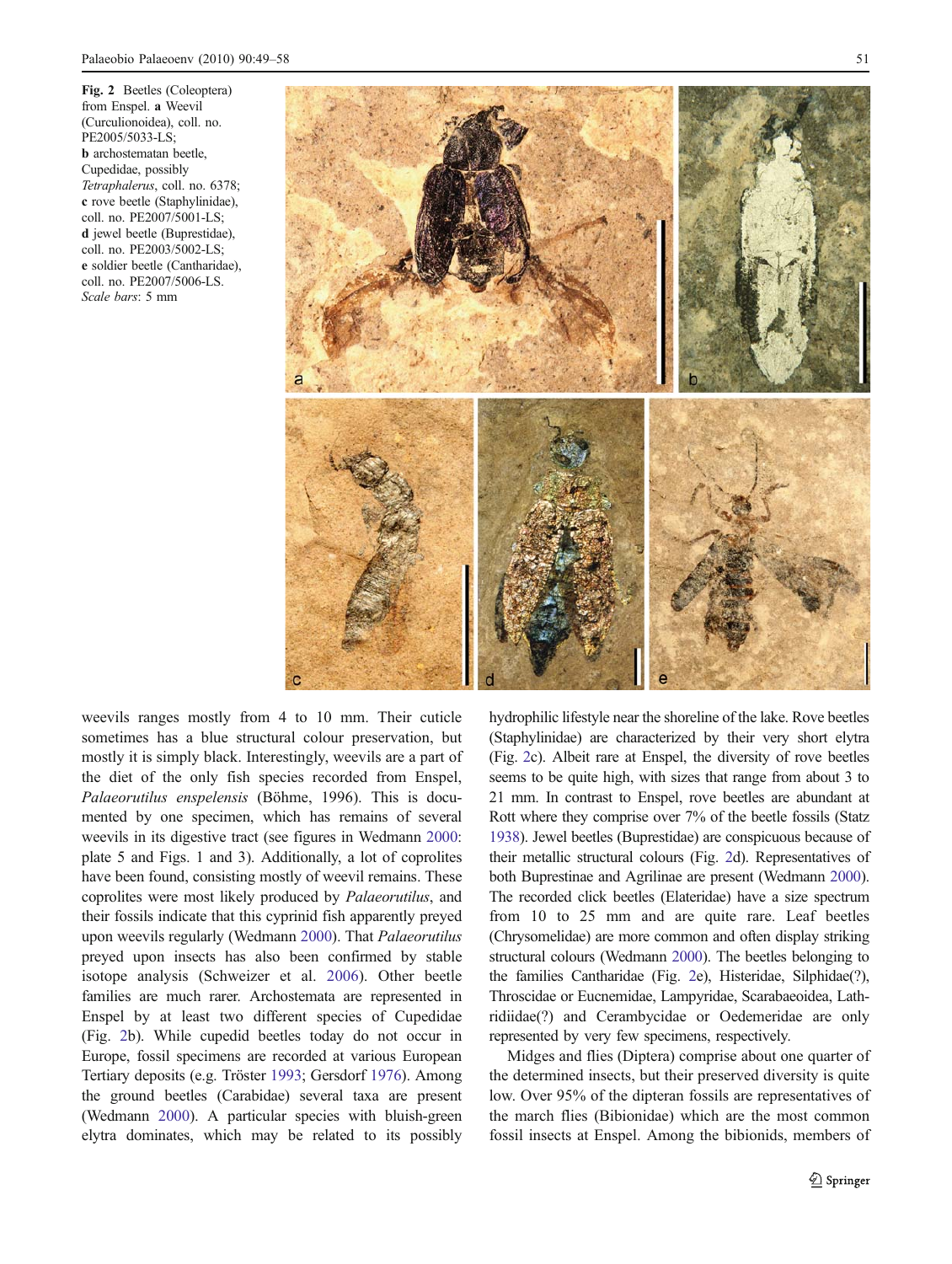the genus Bibio (Fig. 3a), which today occur in temperate climates, are by far the most dominant, while representatives of the thermophilic genus Plecia (Fig. 3b) are rare. The wealth of bibionid fossils in various stages of disarticulation has enabled the reconstruction of the disarticulation process and allowed to make inferences on stagnant conditions at the former lake bottom (Wedmann [1998a](#page-9-0), [2000](#page-9-0)). Other dipteran taxa are crane flies (Tipulidae), snipe flies (Rhagionidae), soldier flies (Stratiomyidae), robber flies (Asilidae) and flower flies (Syrphidae). The most unexpected record to date has been that of a tsetse-fly (Glossinidae) (Wedmann [2000](#page-9-0), [2001;](#page-9-0) Poschmann and Wedmann [2005](#page-9-0)), which possibly is conspecific with Glossina oligocenus from the late Eocene fossil site Florissant (USA) (Wedmann [2000](#page-9-0)). Together with the records from Florissant, these are the only fossil records of this family which today occurs only in Africa.

Among the hymenopteran insects, ants (Formicidae) comprise about half of the fossils (Wedmann [2000](#page-9-0)). They are mostly winged males and females; as at other fossil sites, ant workers are very rare. A preliminary systematic survey of the ants was conducted, and representatives of Dolichoderinae, Formicinae, Ponerinae and Myrmicinae (Fig. 3c) were recognized among the examined specimens (personal communication G. Dlussky, Moscow University). The ant fauna of Enspel shows similarities to the faunas of Rott and some Miocene deposits, but clearly differs from the early Oligocene fossil sites Bembridge (UK) and Kleinkembs (France), primarily in terms of the high proportion of Myrmicinae (Fig. 3c), which mainly belong to the formal morphogenus Paraphaenogaster (Dlussky and Rasnitsyn [2007;](#page-8-0) personal communication G. Dlussky). There are few fossil records of parasitic wasps of the families Trigonalidae, Diapriidae, Ichneumonidae and Chrysididae. A wide range of phytophagous groups was also reported, including basal Hymenoptera, such as common sawflies (Tenthredinidae), horntails (Siricidae) (Wedmann [1998b\)](#page-9-0), and the very rare Blasticotomidae. In addition to several stinging wasps, such as yellow jackets (Vespidae) and spider wasps (Pompiliidae), there are also several fossil bees (Apidae), that is, several bumblebees (Bombinae) and honey bees (Fig. 3d). The honey bees from Enspel are conspecific with Apis henshawi from the fossil site Rott. An analysis of the wing venation of the extant

Fig. 3 Midges (Diptera) and hymenopteran insects (Hymenoptera) from Enspel. a Female march fly (Bibionidae), Bibio sp., coll. no. 5189; b female march fly (Bibionidae), probably Plecia sp., coll. no. PE2008/5005-LS; c myrmicine ant (Formicidae: Myrmicinae), coll. no. 5132; d honey bee Apis henshawi (Apidae), partly pyritic, coll. no. 236. Scale bars: 5 mm

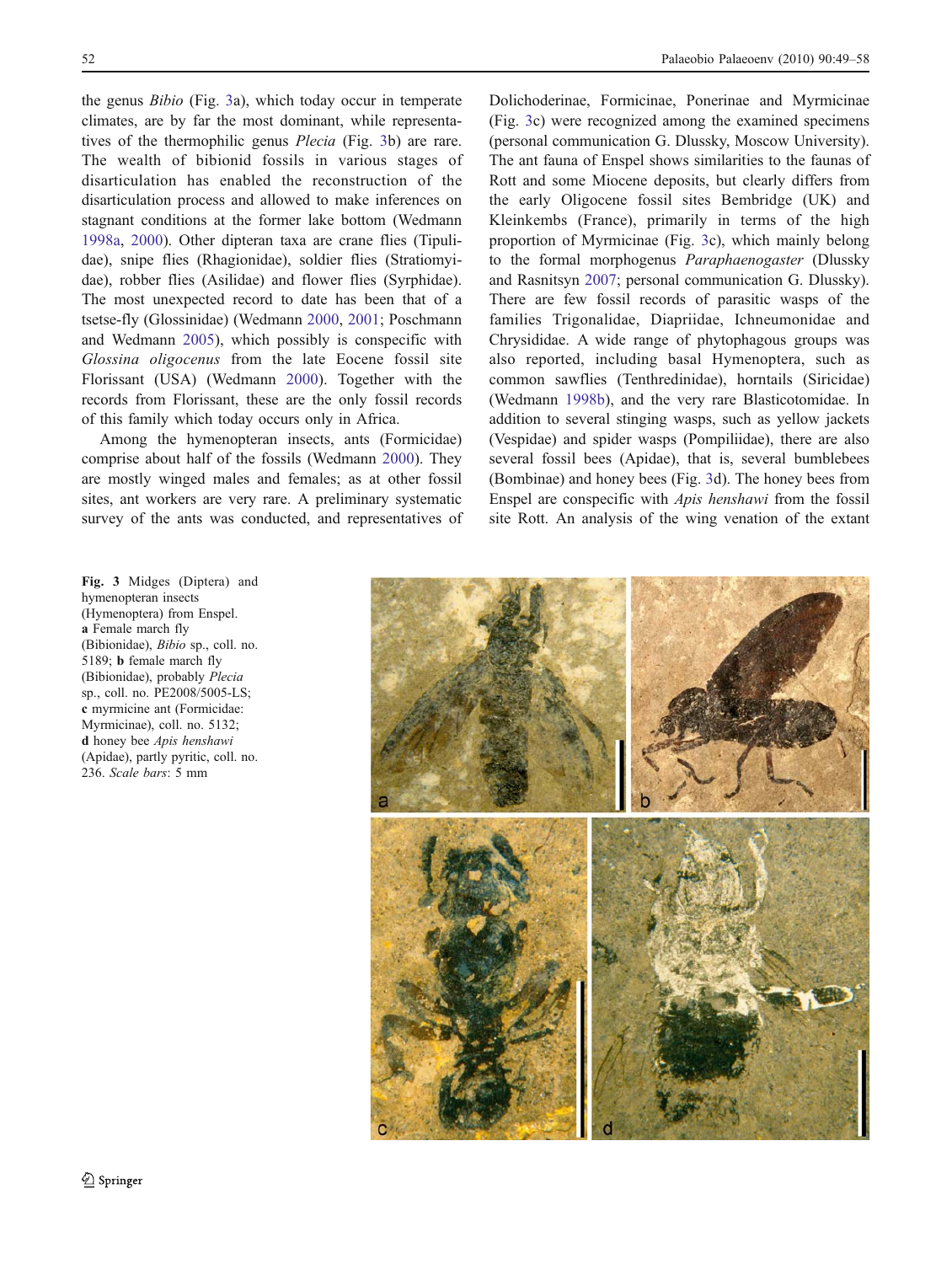species of *Apis* revealed that the wing venation of *Apis* henshawi is most similar to that of extant Apis dorsata, which is among the more basal species of *Apis*. It can be inferred that the Oligocene A. henshawi was eusocial and probably had an open-air nest like A. dorsata and other basal species of Apis (Wedmann [2000](#page-9-0)).

Hemipteran insects are comparatively rare in Enspel, but they are represented by quite a wide range of groups. Members of both Cicadomorpha and Fulgoromorpha are present, as are several groups of Sternorrhyncha, such as aphids (Aphidoidea) and jumping plantlice (Psylloidea) (Wedmann [2000\)](#page-9-0). Bugs (Heteroptera) are represented not only by several terrestrial groups, but also by aquatic taxa (see below). The terrestrial groups comprise plant bugs (Miridae), stink bugs (Pentatomidae) (Fig. 4a) and one flat bug (Aradidae), which was described as Neuroctenus enspelensis by Wappler and Heiss ([2006b\)](#page-9-0). Earwigs (Dermaptera) are represented by several fossils, often showing only the last segments of the abdomen and the forceps, but sometimes also the complete body (Fig. 4b). Termites (Isoptera) are represented mostly by wing remains of the extinct genus Ulmeriella (Fig. 4c), which belongs to the Hodotermitidae.

Several more terrestrial insect groups are represented with only one or two fossils. This is the case for gryllids and tettigoniids (Orthoptera) (Poschmann and Wedmann [2005\)](#page-9-0), praying mantises (Mantodea), cockroaches (Blattodea), thrips (Thysanoptera) (Fig. 4d), snakeflies (Raphidioptera), owlflies and lacewings (Neuroptera), scorpionflies (Mecoptera) and butterflies (Lepidoptera) (Wedmann [2000](#page-9-0)).

Altogether, there are many xylophagous groups among the terrestrial taxa which indicate densely wooded surroundings in the close vicinity of the former lake. Numerous parasitic insects show the high complexity of the former ecosystem. It seems that although there were repeated volcanic activities, these did not influence the ecosystem in such a way that the fauna became impoverished for longer periods of time.

#### Aquatic insects

Aquatic insects from Enspel mainly consist of case-making caddisflies (Trichoptera, Integripalpia), which constitute about 6% of the insect fossils determined to ordinal level by Wedmann ([2000\)](#page-9-0). Adult caddisflies are only represented by very few fossils, which is probably due to their large wing surface/body weight ratio preventing them from sinking to the lake bottom (cf. Martinez-Delclòs and Martinell [1993\)](#page-8-0). Most "caddisfly fossils" are larval cases, i.e. trace fossils left by the activity of their larvae (Zherikhin [2002\)](#page-9-0). There is a wide variety of different case types differing both in shape and in the materials used to construct the case wall, including forms made of sand



Fig. 4 Representatives of rare insect groups from Enspel. a Stink bug (Heteroptera, Pentatomidae), coll. no. PE2003/5014-LS; b earwig (Dermaptera), coll. no. PE2006/5017-LS; c termite (Isoptera), probably Ulmeriella sp., coll. no. PE2004/5297-LS; d minute thrips (Thysanoptera), coll. no. PE2005/5037-LS. Scale bars: (d) 1 mm;  $(a, b, c) 5 mm$ 

grains, seeds (Fig. [5](#page-5-0)a), small twigs (Fig. [5b](#page-5-0)) and cut leaf fragments, and some show agglutinated larger twigs or empty cases in order to prevent predators from swallowing the whole cases (Poschmann [2006\)](#page-9-0). One example is even made of sponge remains, including spicules and gemmulae. Although similar cases could potentially be produced by other animals, such as polychaete annelids or aquatic lepidopteran larvae, the assemblage and the constructional variety of the cases from Enspel are quite characteristic for caddisfly larvae, and some examples are even indicative of particular families; for example, the flattened cases made of sand with lateral flanges and a cowl over their anterior opening suggest the presence of the caddisfly family Molannidae in the ancient Lake Enspel ecosystem. While most of the caddisfly cases do not show parts of the actual larva in situ, a closer examination has revealed that about 8% show remains of the larval producer, which is quite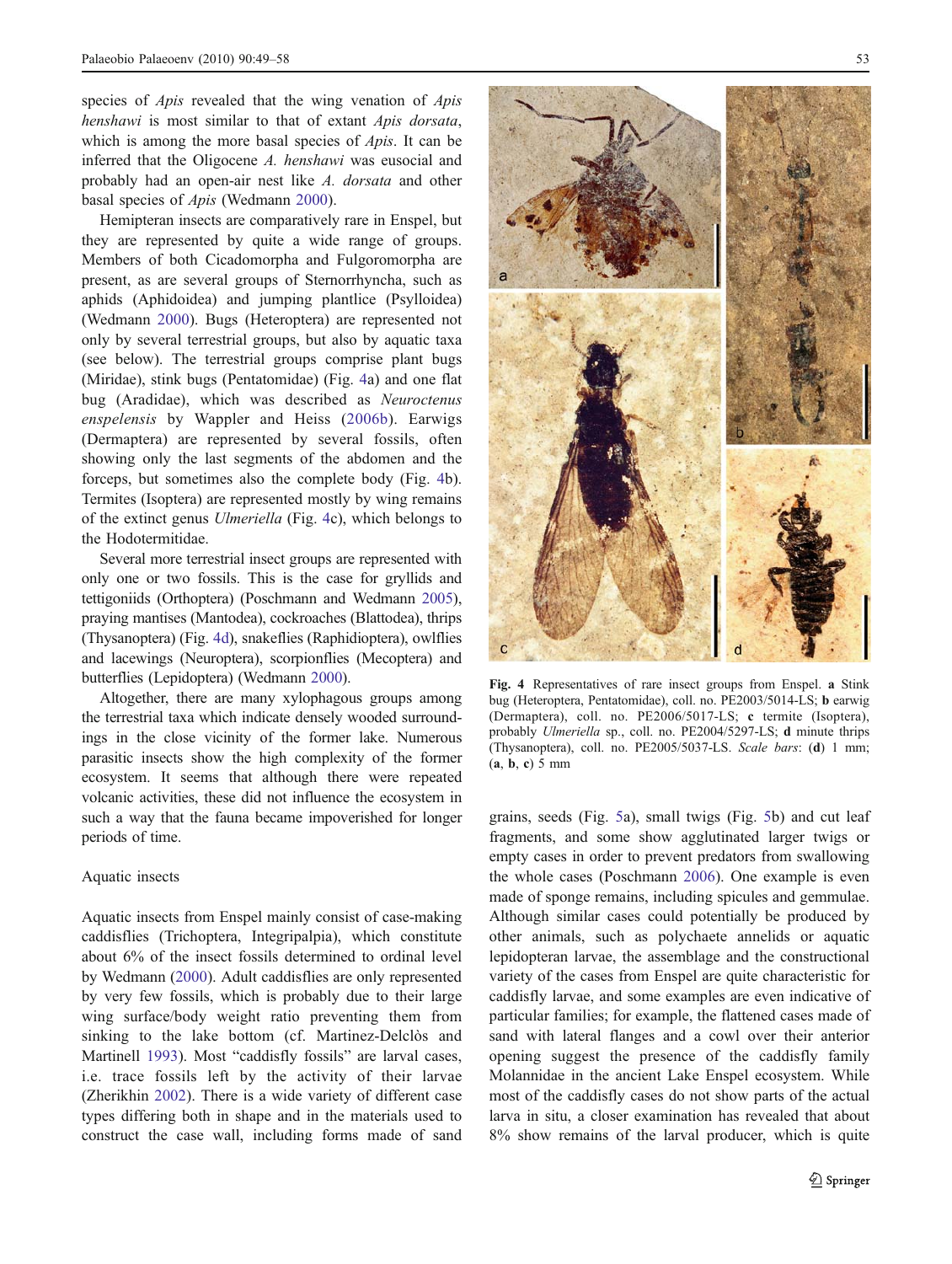<span id="page-5-0"></span>

Fig. 5 Caddisfly larvae (Trichoptera) and aquatic beetles from Enspel. a Limnephilid(?) caddisfly larva which used mainly seeds for its case construction, coll. no. PE2005/5006-LS; b caddisfly larva which built its case using spirally arranged plant stems, coll. no. PE2005/5007-LS;

c water scavenger beetle Hydrobiomporpha enspelense (Hydrophilidae), coll. no. BAG; d isolated elytron of a female predaceous diving beetle (Dytiscidae), coll. no. PE97/5672-LS. Scale bars: 5 mm

exceptional among comparable Lagerstätten. It is possible that the true number of dead larvae is even higher because the bodily preserved larvae may escape observation when concealed within intact cases. Based on both the construction of the cases and the morphological features exhibited by the larval remains, Poschmann [\(2006](#page-9-0)) suggested that some of these fossils can be assigned, with reservations, to the caddisfly family Limnephilidae. Both families, Molannidae and Limnephilidae, are, with few exceptions, nowadays confined to the northern hemisphere, with the latter family clearly preferring temperate regions (Hickin [1967\)](#page-8-0). In terms of taphonomy, the caddisfly larvae probably inhabited the shallow lake margins, but if individuals were transported into the anaerobic monimolimnion, they were susceptible to asphyxiation and at the same time withdrawn from the action of potential predators, including the cyprinid fish Palaeorutilus (Poschmann [2006\)](#page-9-0).

Aquatic beetles are quite rare, with two families recorded from Enspel: the Hydrophilidae and, as a new record, the Dytiscidae. Hydrophilid beetles are represented by the species Hydrobiomorpha enspelense Wedmann, [2000](#page-9-0) (Fig. 5c), which was recently also recorded from the Oligocene deposits of Seifhennersdorf, Germany (Fikácek et al. [2008\)](#page-8-0). Since the extant species of Hydrobiomorpha are distributed only in tropical to subtropical regions of both the Old and New World, the fossil occurrences of this taxon indicate a formerly wider distribution (Wedmann [2000;](#page-9-0) Fikácek et al. [2008\)](#page-8-0). The first record of a predaceous diving beetle (Dytiscidae) from Enspel is an isolated elytron (Coll. No. PE97/5672) that is shown in Wedmann [\(2000](#page-9-0): plate 5, Fig. 7; present article, Fig. 5d), which until now has been classified as a Coleoptera indet. Due to the characteristic sculpture on its surface, consisting of ten longitudinal striae on the basal half of the elytron, and its length of 25.3 mm, this elytron can be identified as belonging to a female dytiscine beetle. Several genera of dytiscine beetles exhibit sexual dimorphism in the surface structure of their elytra (e.g. Miller [2003](#page-8-0)), but the ten striae present in the Enspel specimen closely resemble those present in extant female Dytiscus species. Consequently, this fossil is assigned to an unidentified species of Dytiscus. The peculiar structure of the elytra of several female dytiscid beetle taxa is thought to be connected with sexual selection: the striae probably evolved as counter-adaptation to overcome the male grasping device of many dytiscids (Miller [2003](#page-8-0)). The fossil species *Dytiscus avunculus* was described by Heyden [\(1862](#page-8-0)) on the basis of a female isolated elytron from Tertiary deposits from Höhgau that also showed the same ten shortened striae. These fossils show that the evolutionary "arms race" of the sexes over mating decisions (Miller [2003\)](#page-8-0) was already established in the Oligocene.

There is only a sparse record of mayflies (Ephemeroptera), consisting of fragmentarily preserved larvae showing the characteristic caudal filaments.

While only one adult damselfly (Odonata: Zygoptera) has been found in Enspel, several dragonflies (Odonata: Anisoptera) have been recorded, comprising both larvae and remains of the adults (Wedmann [2000](#page-9-0)) (Fig. [6\)](#page-6-0). Most fossils belong to the darners (Aeshnidae), but the morphological diversity seen among the larvae (Fig. [6a-c\)](#page-6-0) suggests the presence of further, hitherto undetermined dragonfly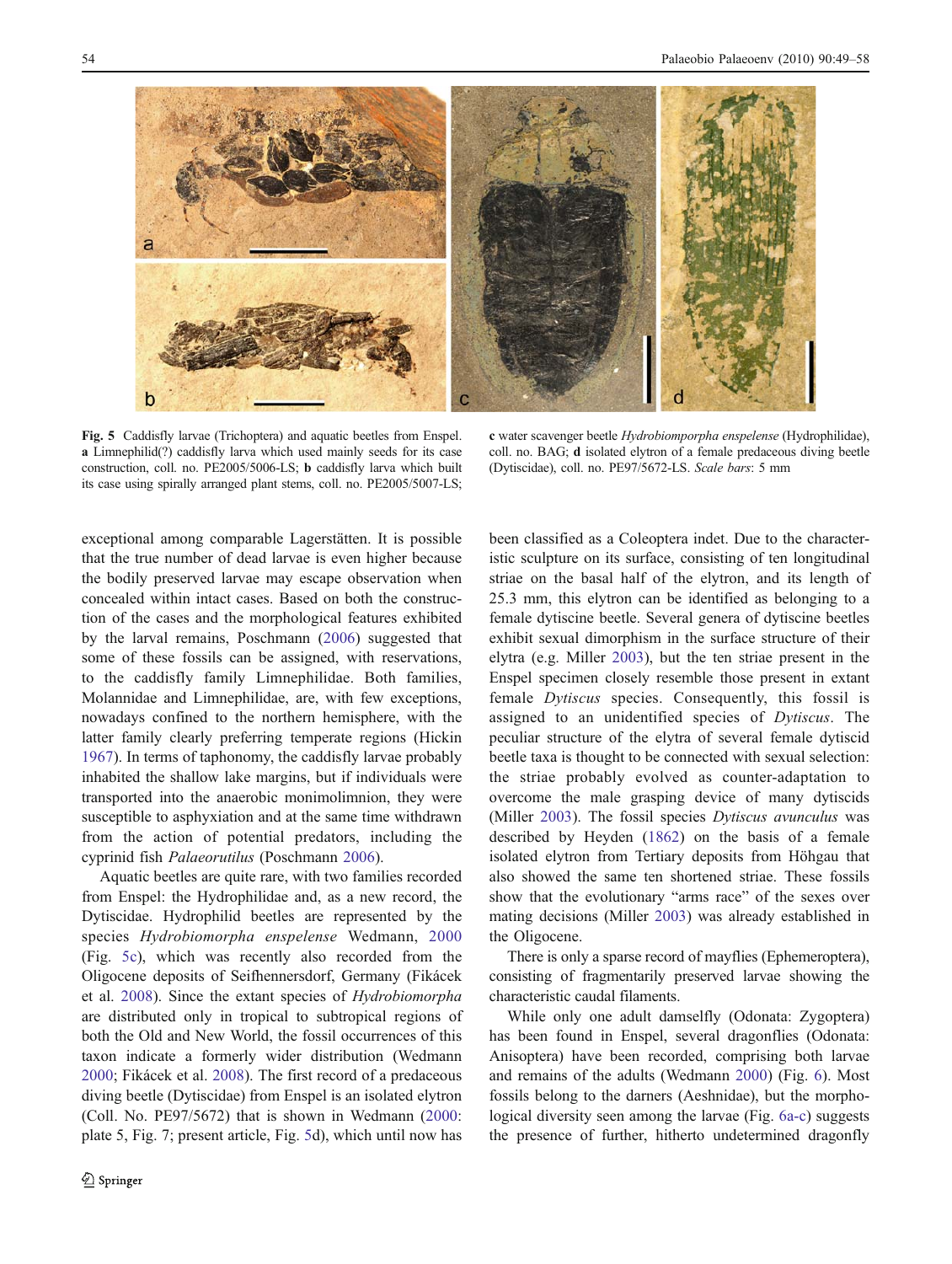<span id="page-6-0"></span>Fig. 6 Dragonflies (Odonata: Anisoptera) from Enspel. a Dragonfly larva, possibly Aeshnidae, coll. no. PE2006/5019-LS; b undetermined dragonfly larva, coll. no. PE2006/5022-LS; c undetermined dragonfly larva, coll. no. PE2007/5005-LS. d isolated thorax with both forewings of an adult aeshnid dragonfly (Aeshnidae), probably Oligaeschna jungi, coll. no. PE2005/5032-LS. Scale bars: 5 mm



families. Several fossils of adult specimens belong to the species Oligaeschna jungi Piton and Theobald, [1939](#page-9-0) (Fig. 6d), previously recorded from the upper Oligocene locality Puy-de-Mur (Auvergne, France) (Piton and Theobald [1939\)](#page-9-0). A leaf with characteristic marks of damselfly egg-sets has also been found (Poschmann and Wedmann [2005](#page-9-0)).

Both larvae and adults of giant water bugs (Belostomatidae) are present (Wedmann [2000](#page-9-0); Poschmann and Wedmann [2005](#page-9-0)). For dragonflies, the record of larvae of these insects proves that they were autochthonous aquatic insects in the former Lake Enspel. Water striders (Gerridae) are represented by only one fossil.

Among the obligatory aquatic insects that were not able to fly to the former Lake Enspel are the larvae of dragonflies and mayflies, the larvae of the giant water bugs and the producers of the numerous caddisfly cases. It seems probable that these insects lived directly in the former lake, but it is also possible that some lived in streaming water (Wedmann [2000](#page-9-0)). Remains of aquatic insects have been found at all digging sites, which are distributed widely over the fossil site, so it is very unlikely that they were transported into the lake by an inlet. Additionally, insects that obligatorily live in streaming water have not yet been

identified. It can be concluded that the insects do not indicate the presence of a stream that flowed into the lake (Wedmann [2000\)](#page-9-0), which is supported by Schindler and Wuttke [\(2010](#page-9-0), this issue).

It is most likely that the aquatic insects lived in the shore area of the former Lake Enspel. The presence of predaceous dragonfly larvae and larvae of giant water bugs indicates that there was a complex ecosystem present—at least intermittently. Late larval stages of dragonflies indicate that Lake Enspel could be inhabited for at least several months, if not years, at a time. All aquatic insects together indicate that the former lake Enspel had a probably narrow, but richly inhabited shore area (Wedmann [2000](#page-9-0)). The relative scarcity of aquatic insects can be explained by the fact that they lived near the shore and, under normal conditions, only accidentally ended up in the deep and oxygen-free parts of the lake whose former sediments nowadays form the fossil site (Wedmann [2000\)](#page-9-0).

## Palaeoclimatic and palaeobiogeographic implications

In terms of the climatic demands, the composition of the insect groups from Enspel can be described as a kind of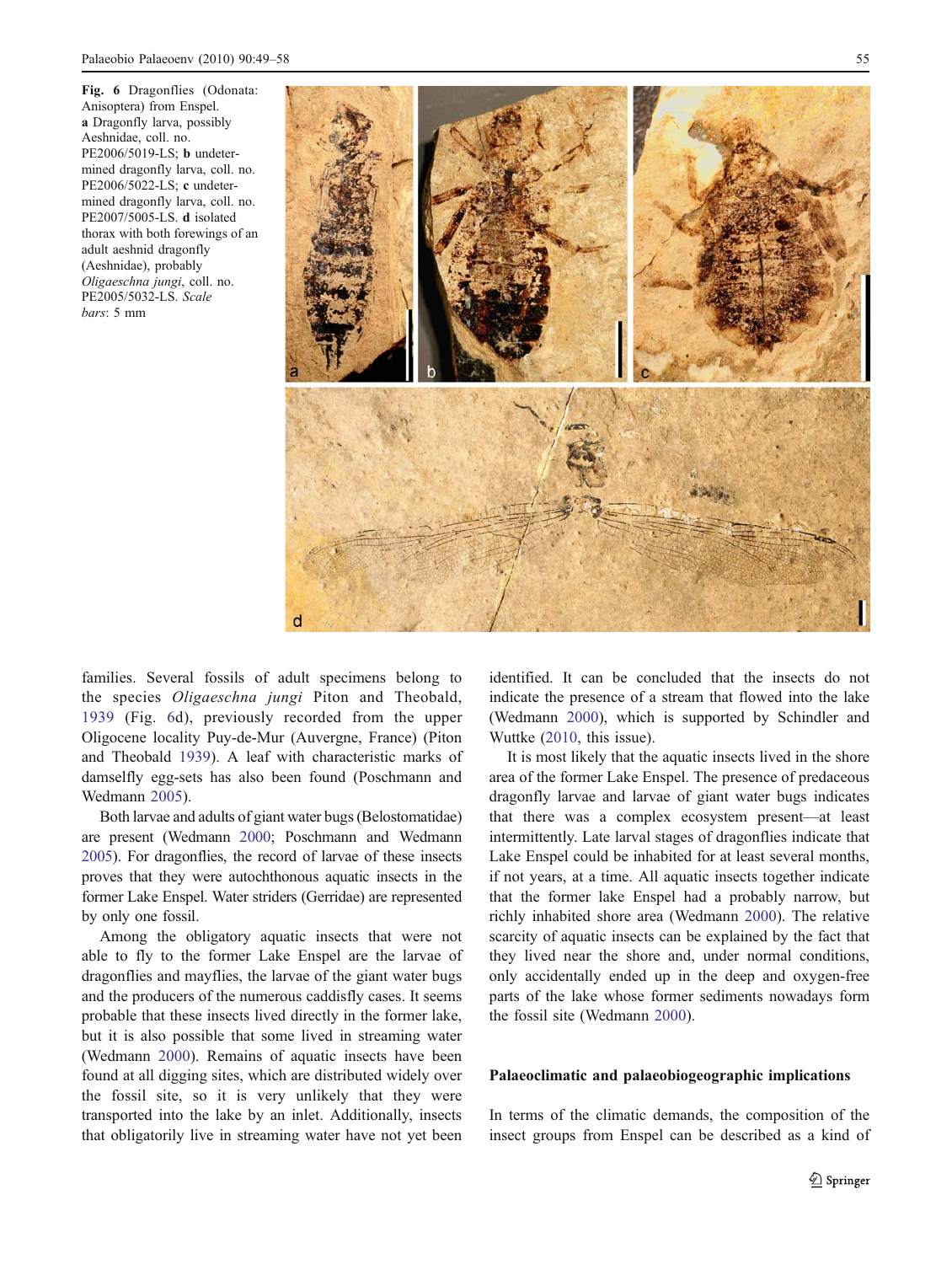"mixed fauna" (Wedmann [2000](#page-9-0), [2001\)](#page-9-0). Several insect taxa have been found that nowadays do not occur in cool temperate Europe. These include giant water bugs (Belostomatidae), which today live mostly in warm climates and whose northernmost representatives can be found in southern Europe. The genus Hydrobiomorpha of the giant water scavenger beetles (Hydrophilidae) nowadays occurs mostly in tropical to warm temperate climates. A horntail (Hymenoptera: Siricidae) belonging to either Eriotremex or Afrotremex was recorded. These two extant horntail genera are native to the Oriental region and in Central Africa, respectively. Termites were represented by the extinct genus Ulmeriella, which was distributed in warm temperate climates on the Northern Hemisphere (Emerson [1968\)](#page-8-0). Other records of Ulmeriella come from Oligocene to Pliocene fossil sites (Emerson [1968\)](#page-8-0), and extinction occurred apparently during the onset of the ice ages. Among the march flies (Bibionidae), the genus Plecia alludes to tropical to warm temperate climates. For tsetse-flies, the climatic implications could be lower than one would assume when the high climatic demands of extant Glossinidae are considered. Extant tsetse-flies are very warm-adapted, but a phylogenetic analysis of the fossil species shows that this might not have been the case for the fossil taxa. The fossils do not belong to the extant group, which is adapted to tropical and subtropical climates (Wedmann [2000](#page-9-0), [2001\)](#page-9-0). Indicators for a cool temperate climate are the snake fly (Raphidioptera), the blasticotomid hymenopteran, the presence of bumblebees (Apidae: Bombinae) and the dominance of the genus *Bibio* among the march flies (Bibionidae).

From the Eocene, fossil insect faunas have been reported that show a mixed occurrence of taxa, which we nowadays regard as "temperate" and "tropical to subtropical" faunal elements (e.g. Wheeler [1910](#page-9-0); Archibald and Mathewes [2000\)](#page-8-0). Several explanations have been proposed for this mixed taxa (e.g. Wheeler [1910](#page-9-0)), but the most convincing was presented by Archibald and Farrel ([2003](#page-8-0)), who suggested that a possible explanation for the "mixed" Eocene faunas, consisting of tropical and temperate components, was the higher equability of the climate in the Eocene, i.e. the reduced thermal seasonality. Ivany et al. [\(2000](#page-8-0)) found that the climate of the early Oligocene was more seasonal and had cooler winters than that of the late Eocene. A heightened temperature variability may have played a role in faunal turnover across the Eocene/ Oligocene boundary (Ivany et al. [2000](#page-8-0)), implying a higher degree of co-occurrence of taxa in the more equable Eocene than in the more seasonal Oligocene climate.

As outlined above, the Upper Oligocene insect fauna from Enspel shows a mix of today's temperate and warmadapted insect groups, but not of subtropical or even tropical ones. For those taxa, which today need tropical

temperatures, it is considered more likely that the climatic requirements of the respective taxa in the Oligocene differed from those of the extant groups, as has been explained above for the tsetse-flies. It can therefore be concluded that the insects, like the Enspel taphoflora (Uhl and Herrmann [2010,](#page-9-0) this issue), indicate a warm temperate climate in which some taxa were probably existing at the margin of their climatic tolerance. Taxa that could only exist in more equable and warm climatic conditions became extinct at the Eocene–Oligocene border, while many less sensitive taxa, such as those recorded from Enspel, continued to live in sub-optimal climatic conditions, perhaps until they became extinct in Europe during the ice ages (Wedmann [2001](#page-9-0)).

With regard to palaeobiogeography, there are several taxa present in the taphocoenosis of Enspel that today do not occur in Europe. The most prominent example is the tsetse-fly (Glossinidae), with only one additional fossil record from the lower Oligocene of Florissant (Grimaldi [1992](#page-8-0)). All living extant species occur only in Africa where they live in rainforests or in the riparian vegetation of savannas. Cupedidae (Coleoptera) today have an almost worldwide distribution, with the exception of Europe. However, in addition to the records from Enspel, several other fossils from the Tertiary of Europe document their former presence up until the Pliocene (Gersdorf [1976](#page-8-0)), and their extinction from Europe may be connected with the ice ages (Wedmann [2000\)](#page-9-0). The extant species of the flat bug Neuroctenus are mainly distributed in the tropics and subtropics, with relatively few representatives in the East-Palaearctic region and none in Europe (Wappler and Heiss [2006a](#page-9-0)). Fossil species of this genus are recorded from the Eocene fossil sites of Messel and Eckfeld, both in Germany (Wappler and Heiss [2006b,](#page-9-0) [c\)](#page-9-0), which confirms a formerly wider distribution of the genus. Together with the records of the horntail, the extant genera Plecia and Hydrobiomorpha, extinct Ulmeriella and the giant water bugs, already mentioned above, several fossils from Enspel confirm a much wider distribution of many insect groups during the Tertiary. This has been documented for many more insects from a wide range of fossil sites (e.g. Grimaldi and Engel [2005](#page-8-0)). One should be extremely cautious in drawing conclusions on the evolutionary or biogeographical history of insects based solely on present-day distributions. A recent example of this is the discovery of a Miocene honey bee (Apis nearctica) in North America (Engel et al. [2009\)](#page-8-0). Especially for insects, the fossil record is still very scarce, but continued investigations can yield exiting new insights on the evolution of biodiversity and biogeography.

Acknowledgements We would like to thank Dr. Michael Wuttke, Mainz, for his support and the loan of the fossils, Prof. Dr. Gennady Dlussky, Moskow, for advice concerning special insect taxa and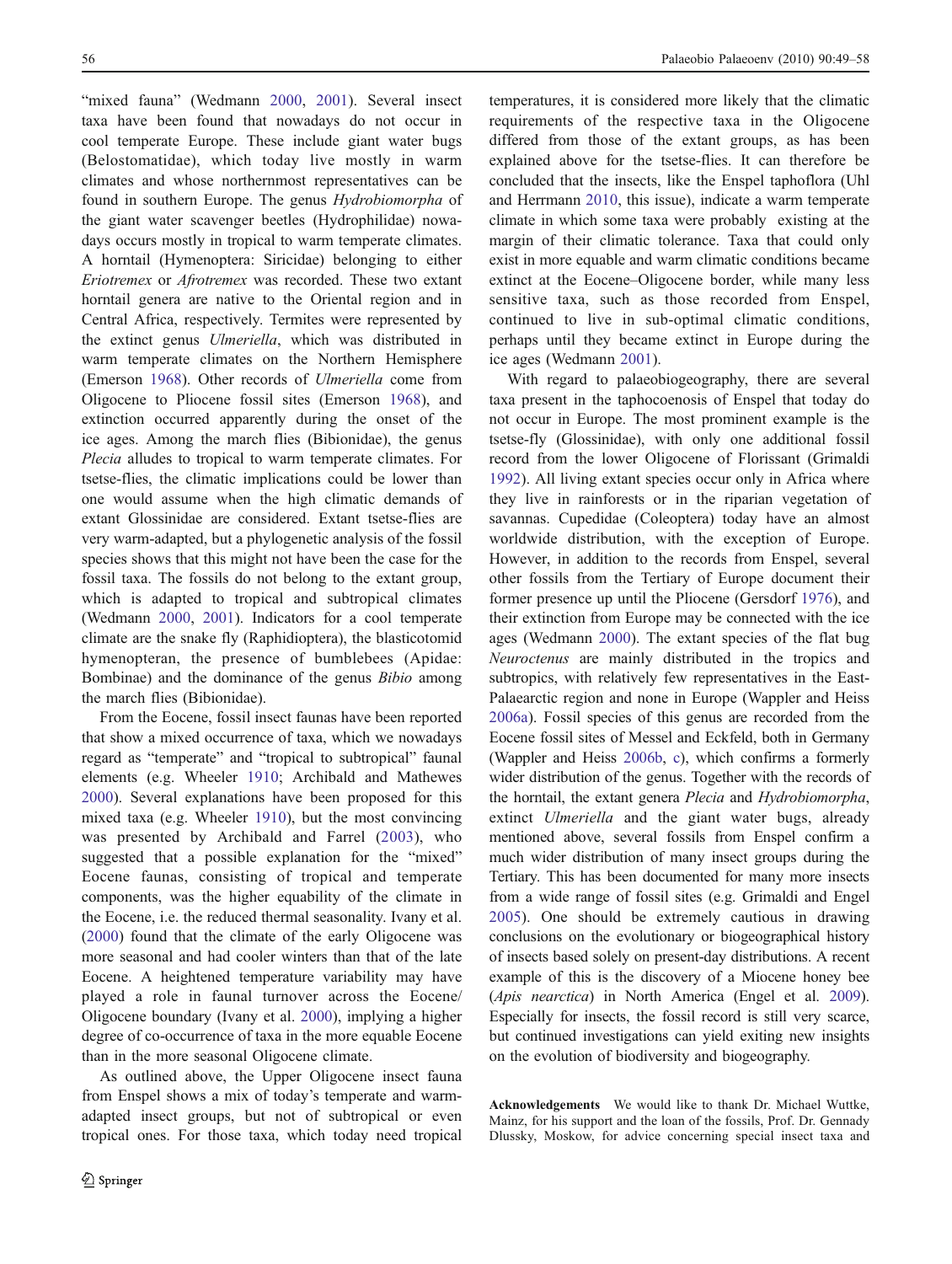<span id="page-8-0"></span>Mrs. Uta Kiel, Messel, for her help with preparing the figures. We thank Dr. Sam W. Heads, Champaign, and Prof. Dr. Carsten Brauckmann, Clausthal-Zellerfeld, for reviewing the manuscript, and Dr. Sam W. Heads for additionally correcting the English.

Open Access This article is distributed under the terms of the Creative Commons Attribution Noncommercial License which permits any noncommercial use, distribution, and reproduction in any medium, provided the original author(s) and source are credited.

#### References

- Ansorge J, Kohring R (1995) Insekten aus dem Randecker Maar. Fossilien 2:80–90
- Archibald B, Farrel BD (2003) Wheeler's dilemma. In: Krzeminska E, Krzeminski W (eds) Proc 2nd Congress Palaeoentomol "Fossil Insects". Acta Zool Cracoviensia 46[Suppl]:17–23
- Archibald SB, Mathewes RW (2000) Early Eocene insects from Quilchena, British Columbia, and their paleoclimatic implications. Can J Zool 78:1441–1462
- Armbruster L (1938) Versteinerte Honigbienen aus dem obermiozänen Randecker Maar. Arch Bienenkunde 19:1–48, 73–93, 97–133
- Böhme M (1996) Revision der oligozänen und untermiozänen Vertreter der Gattung Palaeoleuciscus (Teleostei, Cyprinidae) Mitteleuropas. Dissertation. University of Leipzig, Leipzig
- Dlussky G, Rasnitsyn AP (2007) Paleontological record and stages of ant evolution (in Russian). Uspekhi Sovremennoy Biol 127:118–134
- Dlussky GM, Wappler T, Wedmann S (2008) New middle Eocene formicid species from Germany and the evolution of weaver ants. Acta Palaeontol Pol 53:615–626
- Dlussky GM, Wappler T, Wedmann S (2009) Fossil ants of the genus Gesomyrmex Mayr (Hymenoptera, Formicidae) from the Eocene of Europe and remarks on the evolution of arboreal ant communities. Zootaxa 2031:1–20
- Emerson AE (1968) A revision of the fossil genus Ulmeriella (Isoptera, Hodotermitidae, Hodotermitinae). Am Mus Novit 2332:1–22
- Engel MS, Hinojosa-Diaz IA, Rasnitsyn AP (2009) A honey bee from the Miocene of Nevada and the biogeography of Apis (Hymenoptera: Apidae: Apini). Proc Calif Acad Sci 60:23–39
- Fikácek M, Hájek J, Prokop J (2008) New records of the water beetles (Coleoptera: Dytiscidae, Hydrophilidae) from the central European Oligocene-Miocene deposits, with a confirmation of the generic attribution of Hydrobiomorpha enspelense Wedmann, 2000. Ann Soc Entomol France 44:187–199
- Gersdorf E (1968) Neues zur Ökologie des Oberpliozäns von Willershausen. Beih Ber Nathist Ges Hannover 6:83–94
- Gersdorf E (1976) Dritter Beitrag über Käfer (Coleoptera) aus dem Jungtertiär von Willershausen, Bl. Northeim 4226. Geol Jahrb A 36:103–145
- Grimaldi D, Engel MS (2005) Evolution of the insects. Cambridge University Press, Cambridge
- Grimaldi DA (1992) Vicariance biogeography, geographic extinctions, and the North American Oligocene Tsetse flies. In: Novacek MJ, Wheeler QD (eds) Extinction and Phylogeny. Columbia University Press, New York, pp 178–204
- Gupta NS, Briggs DEG, Collinson ME, Evershed RP, Michels R, Pancost RD (2007) Molecular preservation of plant and insect cuticles from the Oligocene Enspel Formation, Germany: Evidence against derivation of aliphatic polymer from sediment. Organ Geochem 38:404–418
- Hellmund M, Hellmund W (1993) Neufund fossiler Eilogen (Odonata, Zygoptera, Coenagrionidae) aus dem Oberoligozän von Rott im Siebengebirge. Decheniana 146:348–351
- Heyden C von (1862) Gliederthiere aus der Braunkohle des Niederrhein´ s, der Wetterau und der Röhn. Palaeontographica 10:62–82
- Hickin NE (1967) Caddis Larvae. Hutchinson, London
- Hörnschemeyer T, Wedmann S (1994) Fossile Prachtkäfer (Coleoptera: Buprestidae: Buprestinae) aus dem Mitteleozän der Grube Messel bei Darmstadt, Teil 1. Cour Forsch-Inst Senckenberg 170:85–136
- Ivany LC, Patterson WP, Lohmann KC (2000) Cooler winters as a possible cause of mass extinctions at the Eocene/Oligocene boundary. Nature 407:887–890
- Joachim C (2008) Biodiversität und Palökologie fossiler Insekten des Randecker Maar. Unpublished Diploma thesis. University of Hohenheim, Hohenheim
- Kohring R (1991) Eier, Larven- und Puppenstadien fossiler Insekten aus dem Ober-Oligozän von Rott (Siebengebirge). Berliner Geowissensch Abh A 134:187–219
- Kohring R, Schlüter T (1993) Sciariden (Insecta: Diptera: Nematocera) aus dem Pliozän von Willershausen. Berl Geowissensch Abh E 9:191–199
- Kotthoff U (2002) Fossile Honigbienen (Apis armbrusteri) und andere Angehörige der Holometabola des Randecker Maars. Unpublished Diploma thesis. University of Tübingen, Tübingen
- Kotthoff U (2005) Über einige Hymenoptera (Insecta) aus dem Unter-Miozän des Randecker Maars (Schwäbische Alb, Südwestdeutschland). Stuttg Beitr Natkd Ser B 355:1–25
- Kühbander M, Schleich HH (1994) Odontomyia-Larven aus dem Randecker Maar (Insecta: Diptera, Stratiomyidae). Mitt Bayer Staatslg Paläontol Hist Geol 34:163–167
- Lutz H (1990) Systematische und palökologische Untersuchungen an Insekten aus dem Mittel-Eozän der Grube Messel bei Darmstadt. Cour Forsch-Inst Senckenberg 124:1–165
- Lutz H (1991) Fossilfundstelle Eckfelder Maar-Beiträge zur Flora und Fauna des Mitteleozäns in der Eifel. Landessammlung für Naturkunde Rheinland-Pfalz, Mainz
- Lutz H (1993) Eckfeldapis electrapoides nov. gen. n. sp., eine "Honigbiene" aus dem Mittel-Eozän des "Eckfelder Maares" bei Manderscheid/Eifel, Deutschland (Hymenoptera: Apidae, Apinae). Mainzer Naturwiss Arch 31:177–199
- Lutz H (1996) Die fossile Insektenfauna von Rott. Zusammensetzung und Bedeutung für die Rekonstruktion des ehemaligen Lebensraumes aus: W. v. Koenigswald (Hrsg.): Fossillagerstätte Rott bei Hennef im Siebengebirge, 2, erweiterte auflage, Siegburg, Rheinlandia, pp 41– 56
- Lutz H (1997) Taphozönosen terrestrischer Insekten in aquatischen Sedimenten—ein Beitrag zur Rekonstruktion des Paläoenvironments. Neues Jahrb Geol P Abh 203:173–210
- Lutz H, Kaulfuß U (2006) A dynamic model for the meromictic lake Eckfeld Maar (Middle Eocene, Germany). Z Deut Geol Ges 157:433–450
- Martinez-Delclòs X, Martinell J (1993) Insect taphonomy experiments. Their application to the cretaceous outcrops of lithographic limestones from Spain. Kaupia 2:133–144
- Mertz DF, Renne PR, Wuttke M, Mödden C (2007) A numerically calibrated reference level (MP28) for the terrestrial mammalbased biozonation of the European Upper Oligocene. Int J Earth Sci 96:353–361
- Meunier F (1921) Die Insektenreste aus dem Lutetien von Messel bei Darmstadt. Abh Hess Geol Landesanstalt 7:1–15
- Miller KB (2003) The phylogeny of diving beetles (Coleoptera: Dytiscidae) and the evolution of sexual conflict. Biol J Linn Soc 79:359–388
- Mörs T (1995) Die Sedimentationsgeschichte der Fossillagerstätte Rott und ihre Alterseinstufung anhand neuer Säugetierfunde (Oberoligozän, Rheinland). Cour Forsch-Inst Senckenberg 187:1–129
- Naumann CM (1987) On the phylogenetic significance of two Miocene zygaenid moths (Insecta, Lepidoptera). Paläontol Z 61:299–308